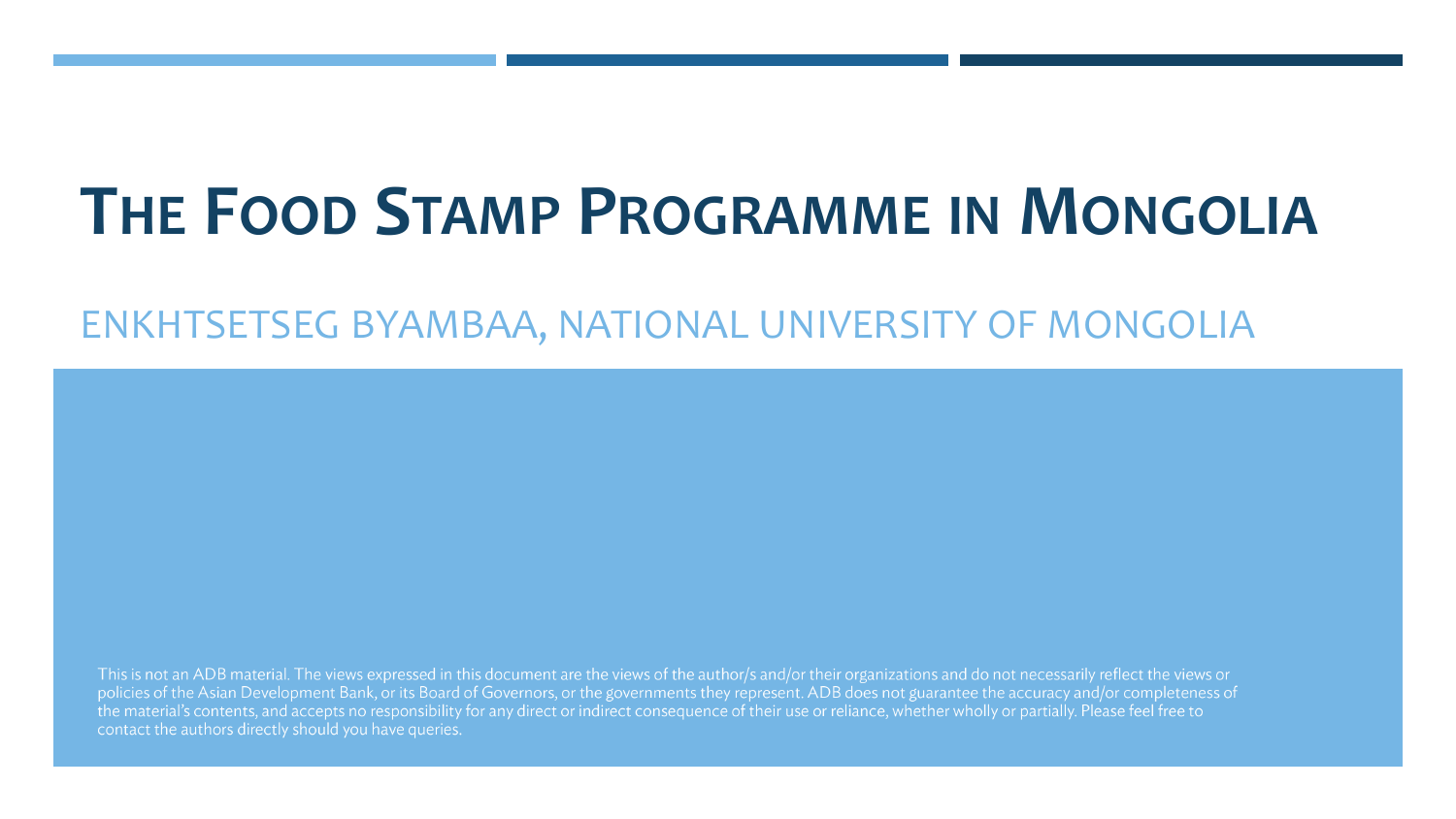### **Overview**

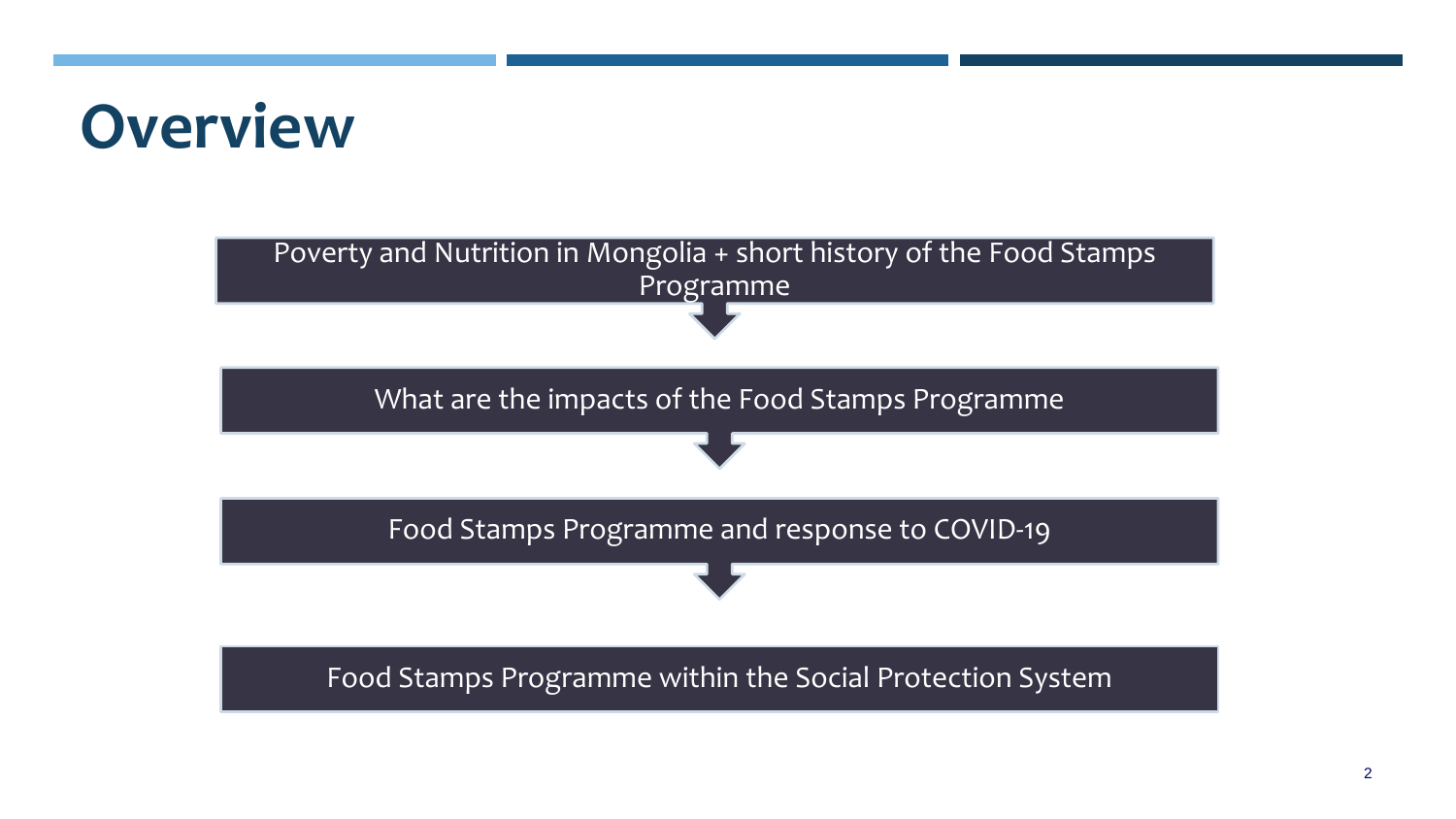

### **HIGH POVERTY RATE LOW NUTRITION STATUS**

**According to the results of the National Nutrition Survey V (2017):** 

- the burden of malnutrition is high in Mongolia;
- lack of dietary diversity,
- and high prevalence of micronutrient deficiencies, food insecurity, overweight, and obesity pose serious consequences

Percentage of household population experiencing moderate to severe food insecurity, based on the Food Insecurity Experience Scale

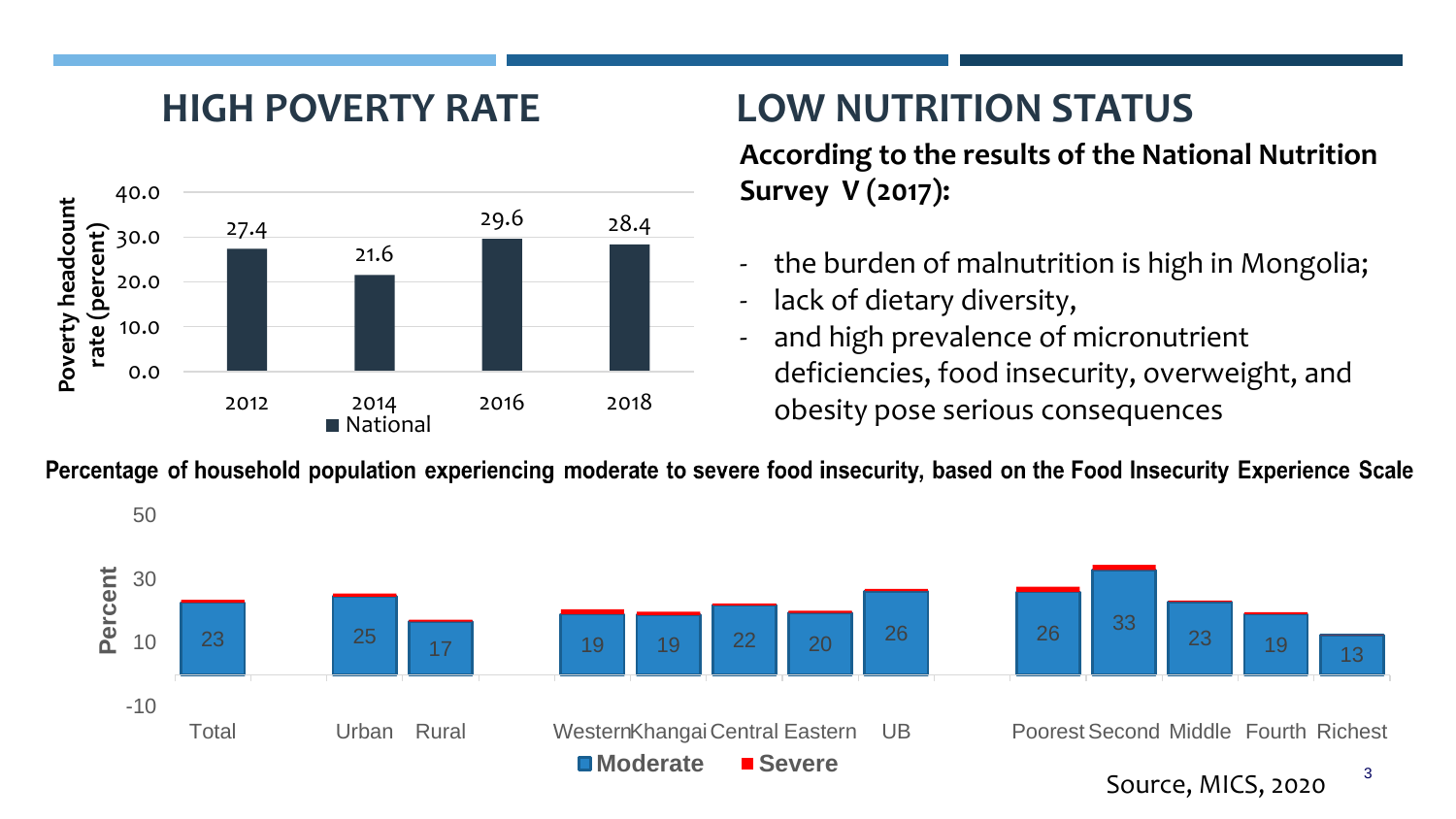#### **The Food Stamps Programme begun in a context of high inflation**



4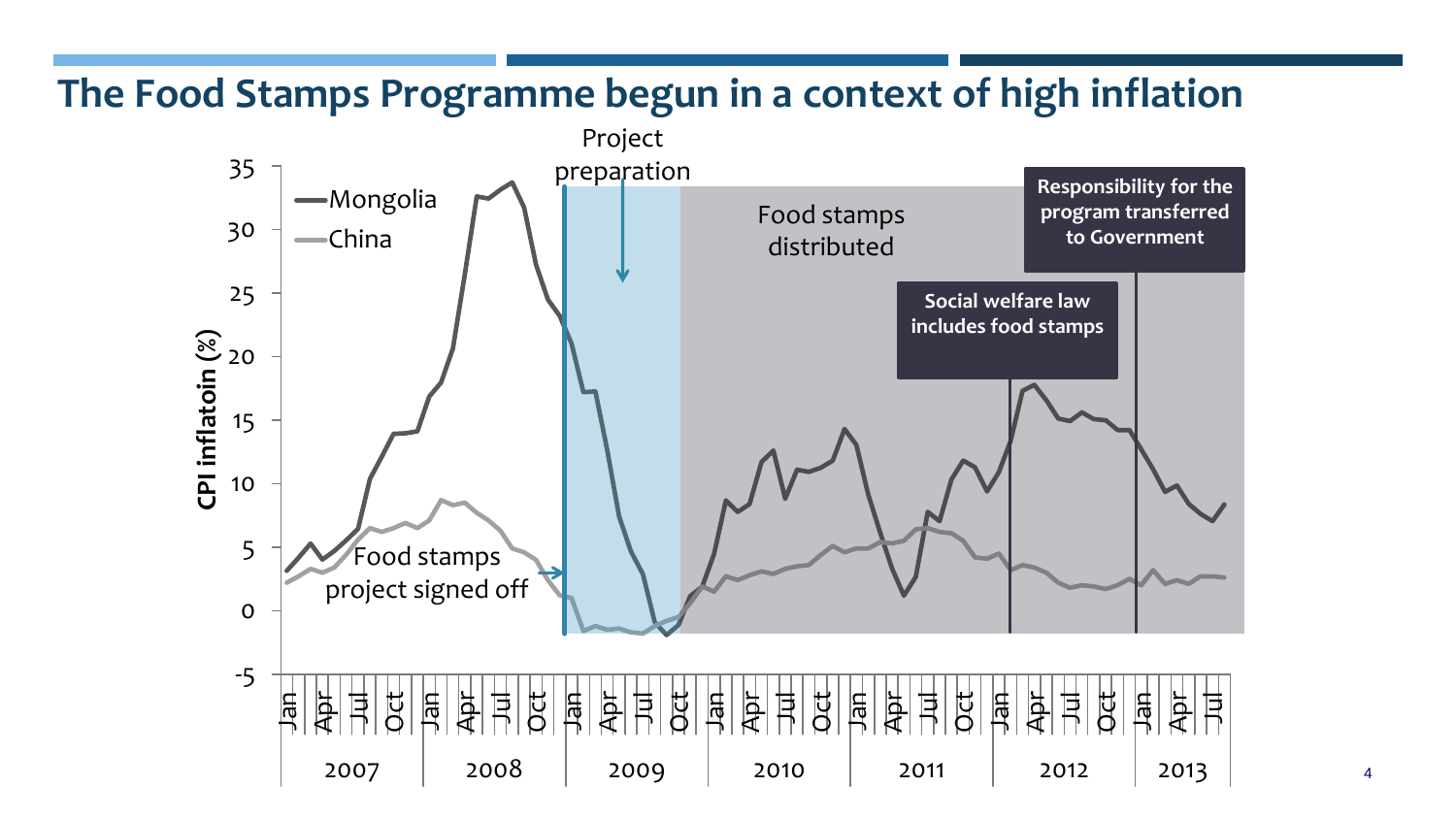#### **FOOD STAMPS FACTS AND FIGURES BY 2021**

**Targets the poorest households**

Aims to support the consumption of basic foods, with the expected impact, of 'reduced vulnerability to food insecurity of poor households'

Uses the Proxy Means Test (PMT) to identify eligible households

2.2 million population were registered in the Integrated Household Information Database (IHID)

176,000 individuals in 37,000 households receiving food stamps (poorest 7-8%)

Specified list of ten high protein foods and staples can be redeemed

Pay MNT 16,000 (5.6\$) per month for adults (doubled during pandemic)

Pay MNT 8,000 (2.8\$) per month for children (doubled during pandemic)

100% electronic now and able to spent in any shop that issues VAT receipts.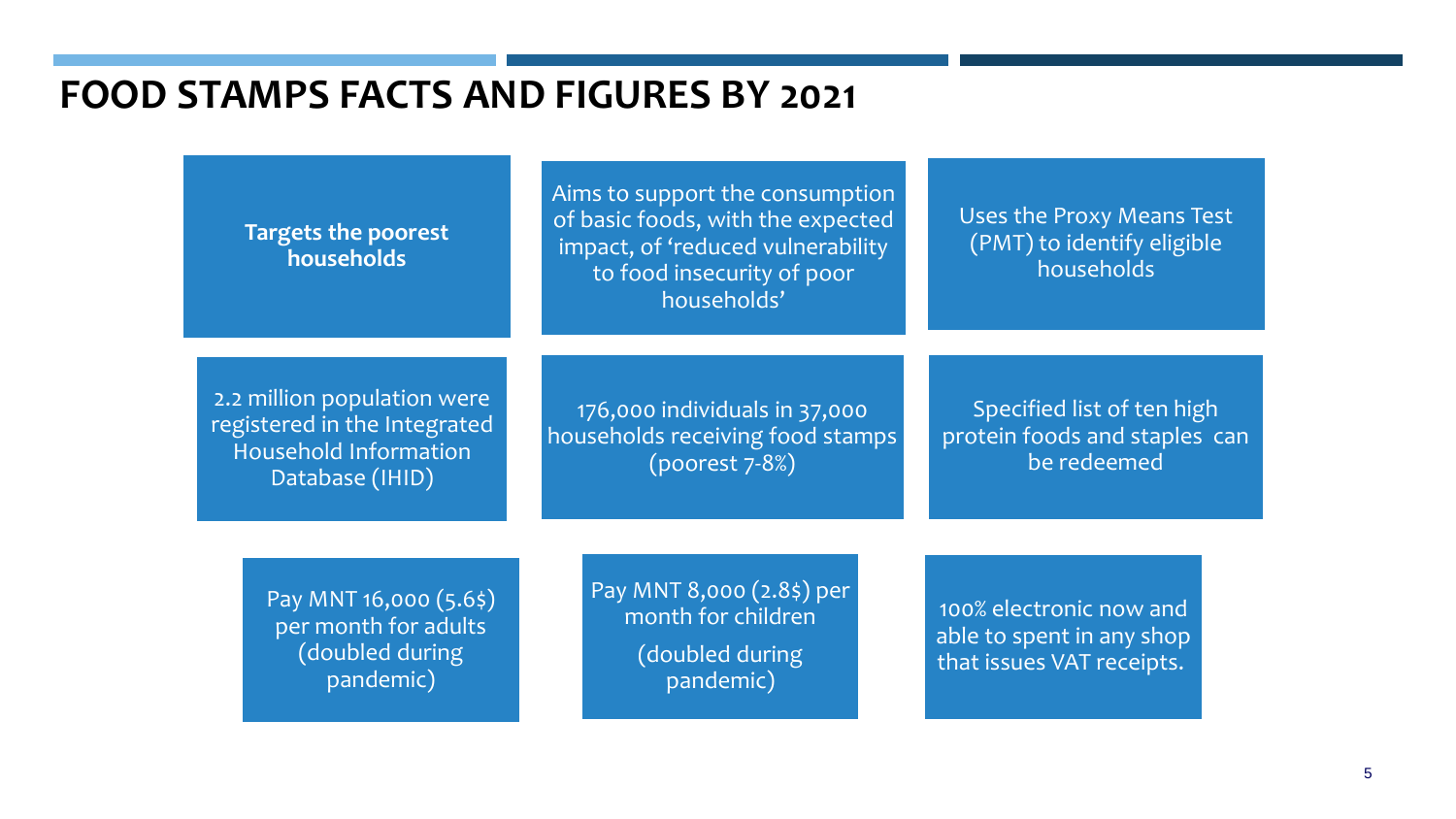#### **How was the Food Stamps Programme evaluated?**

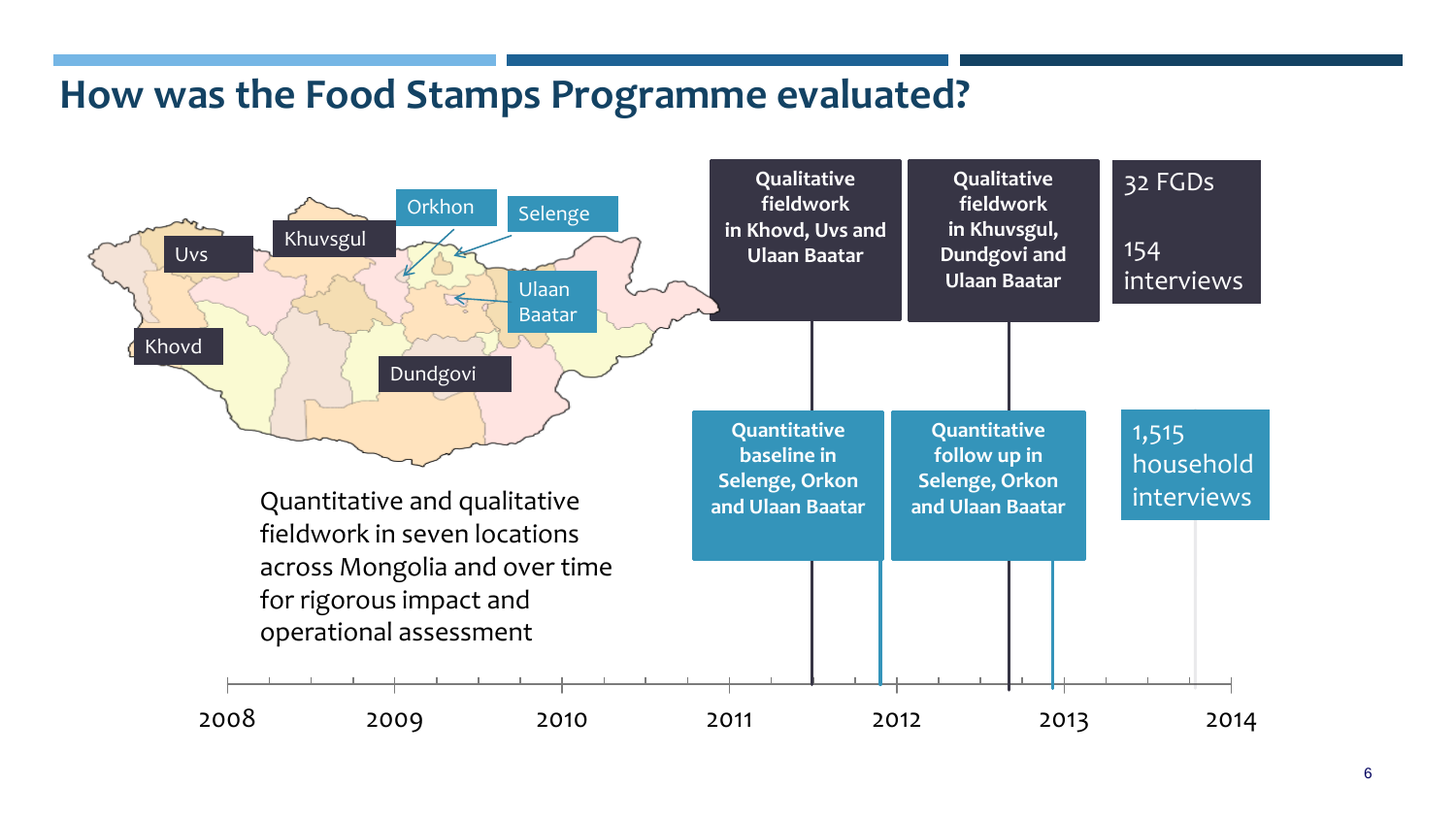### **What are the impacts of the Food Stamps Program?**

| Impact area                 | Quantitative | Qualitative                            |
|-----------------------------|--------------|----------------------------------------|
| Food security               | Positive     | Positive                               |
| Dietary diversity           | Positive     | Positive                               |
| Negative coping<br>strategy | Positive     | Positive                               |
| Self-esteem                 | Positive     | Positive                               |
| Employment                  | No impact    | Some positive<br>examples              |
| Health and education        | No impact    | Some positive<br>examples in education |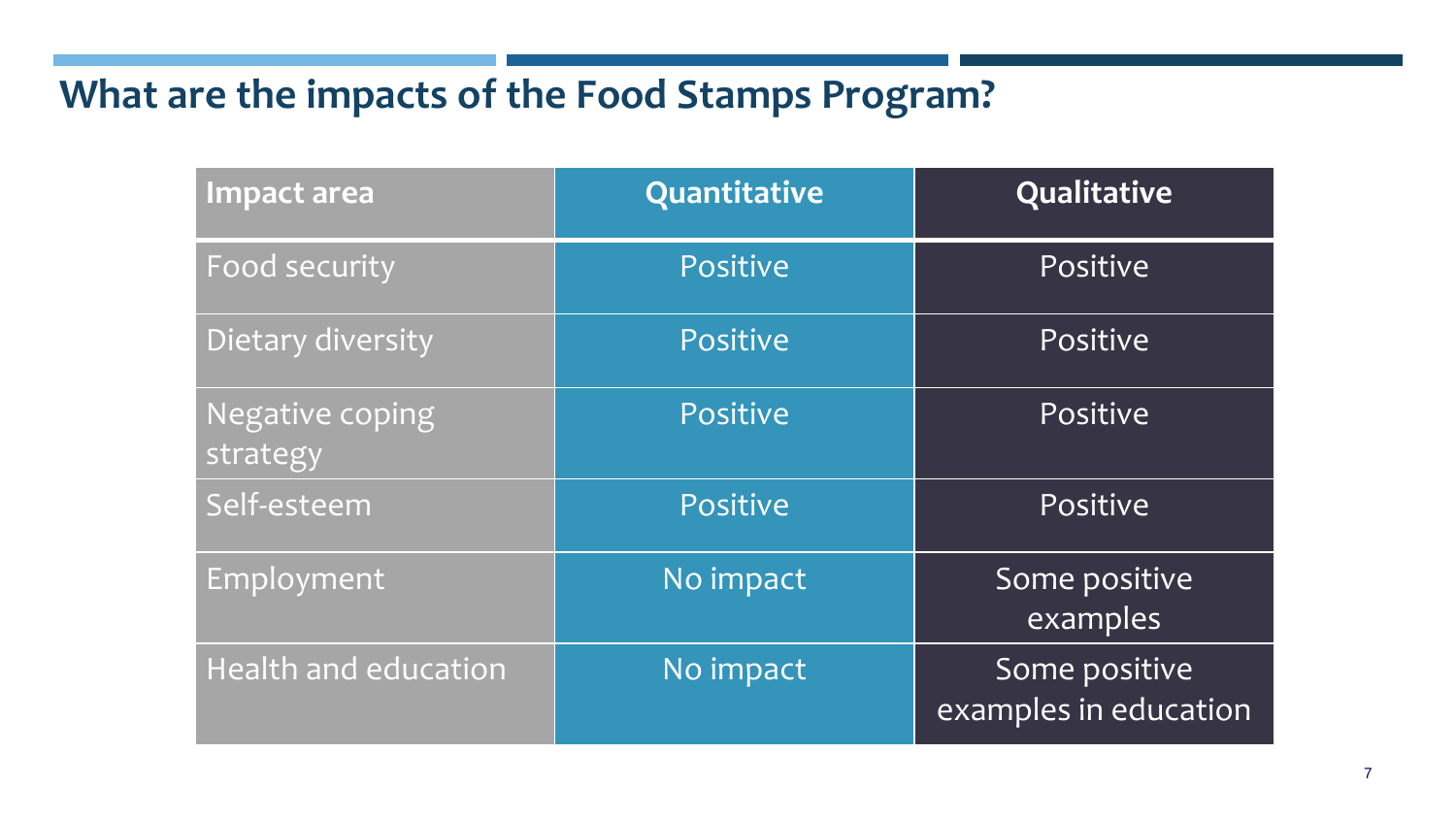#### **Households receiving Food Stamps have 1.9 fewer months without adequate food provisioning (MWFP)**

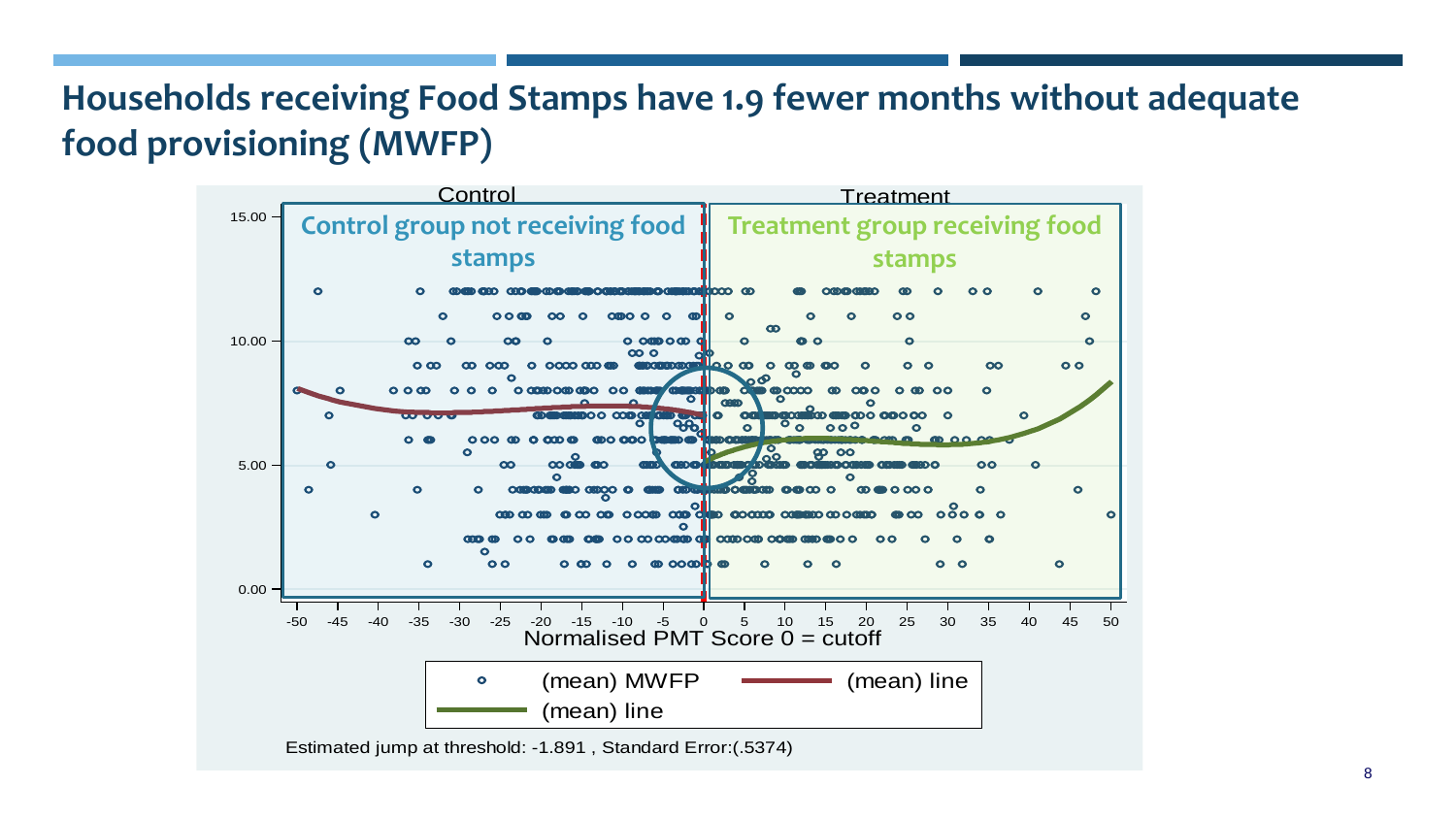#### **Children in households receiving Food Stamps have more diverse diets**

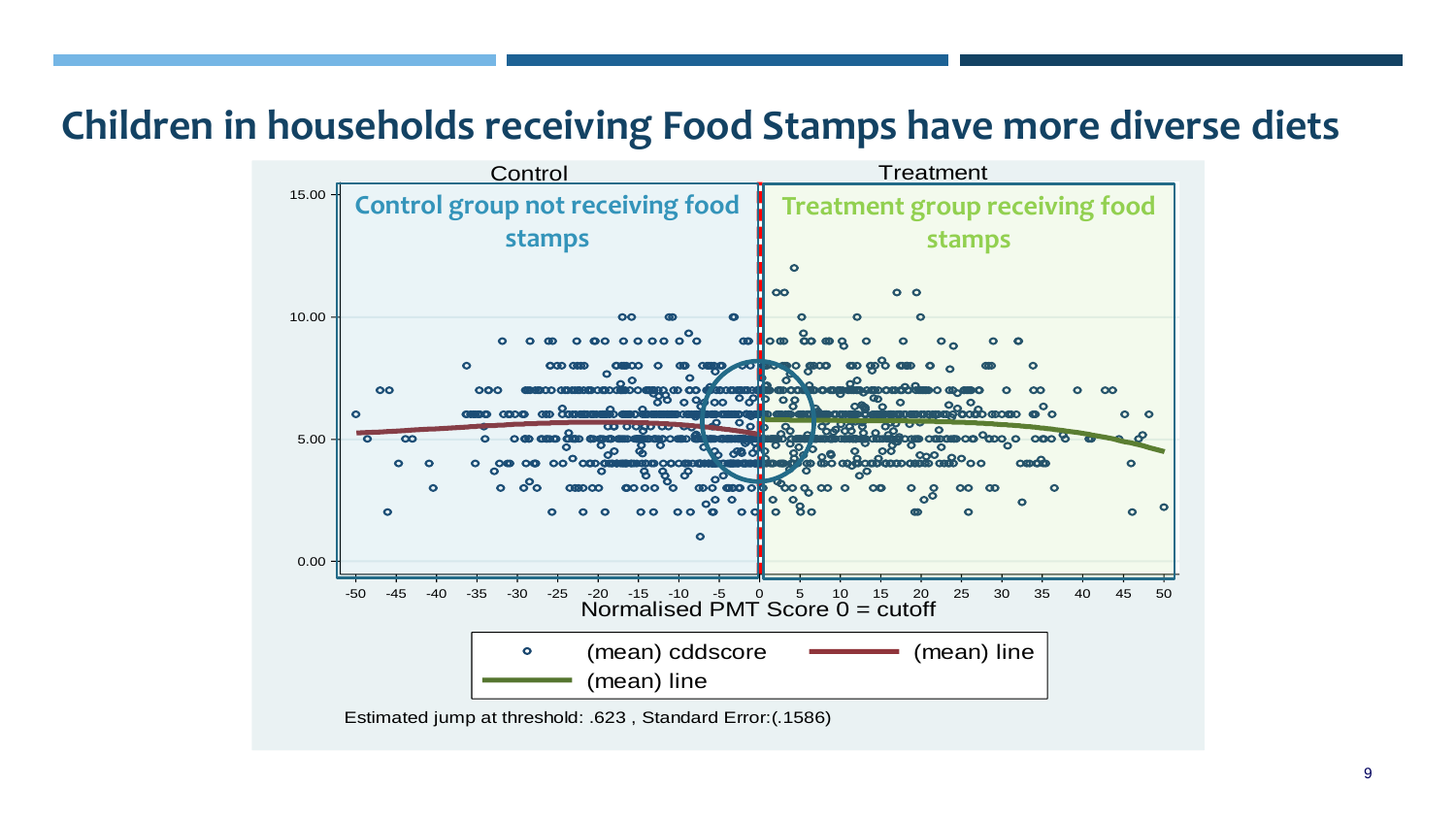# **Food stamps increased during the pandemic**

#### 125

- Significant high inflation, especially for food items and in 2021
- Due to lockdown and border closure people affected by job losses and farmers affected by drop in price of cashmere
- Phone surveys conducted by the National Statistical Office and the WB confirm the impact on people being worried about not having enough food and eating only few kinds of foods
- Government's response was an increase in the value of many cash transfers, the Child Money Program, the foodstamp, the social welfare pensions
- These interventions have mitigated the potential negative impact of the crisis

• All goods and services **COLOGY** Food items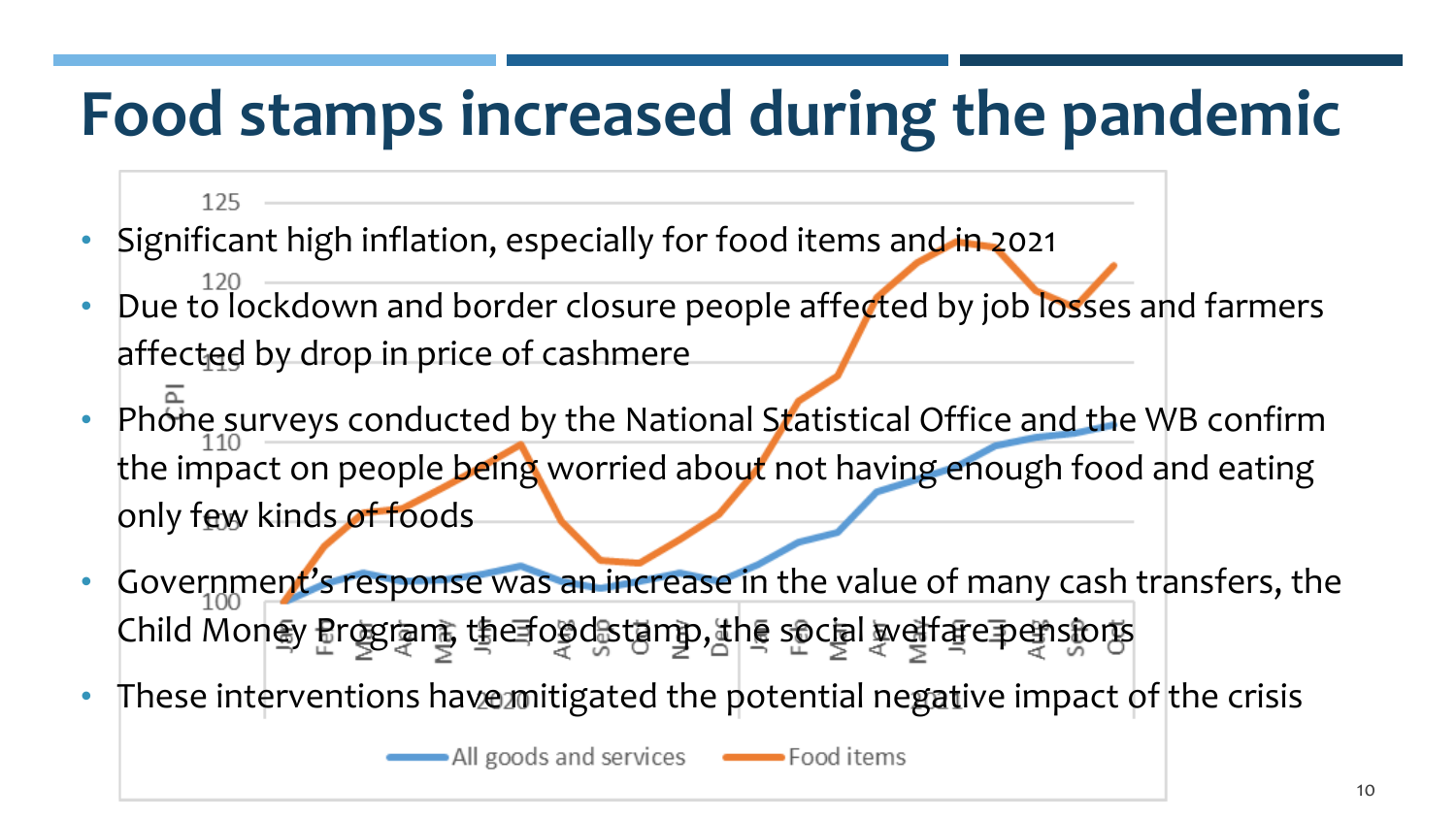### **Food stamps within the broader social protection system**

- Compared to the Child grants the Food stamps have relatively low coverage, but focus on relatively poor and vulnerable households
- Their role is complementary to that of other programs allowing an increase in support to very poor households and those who have extra needs (for example with members with disabilities)
- The development of a social registry can enable not only the increase in the amount of food stamps, but also the number of people receiving them
- Beyond the pandemic, this can be of crucial importance to respond to shocks that often affect Mongolia, such as dzuds (particularly harsh winters) which cause massive losses of livestock